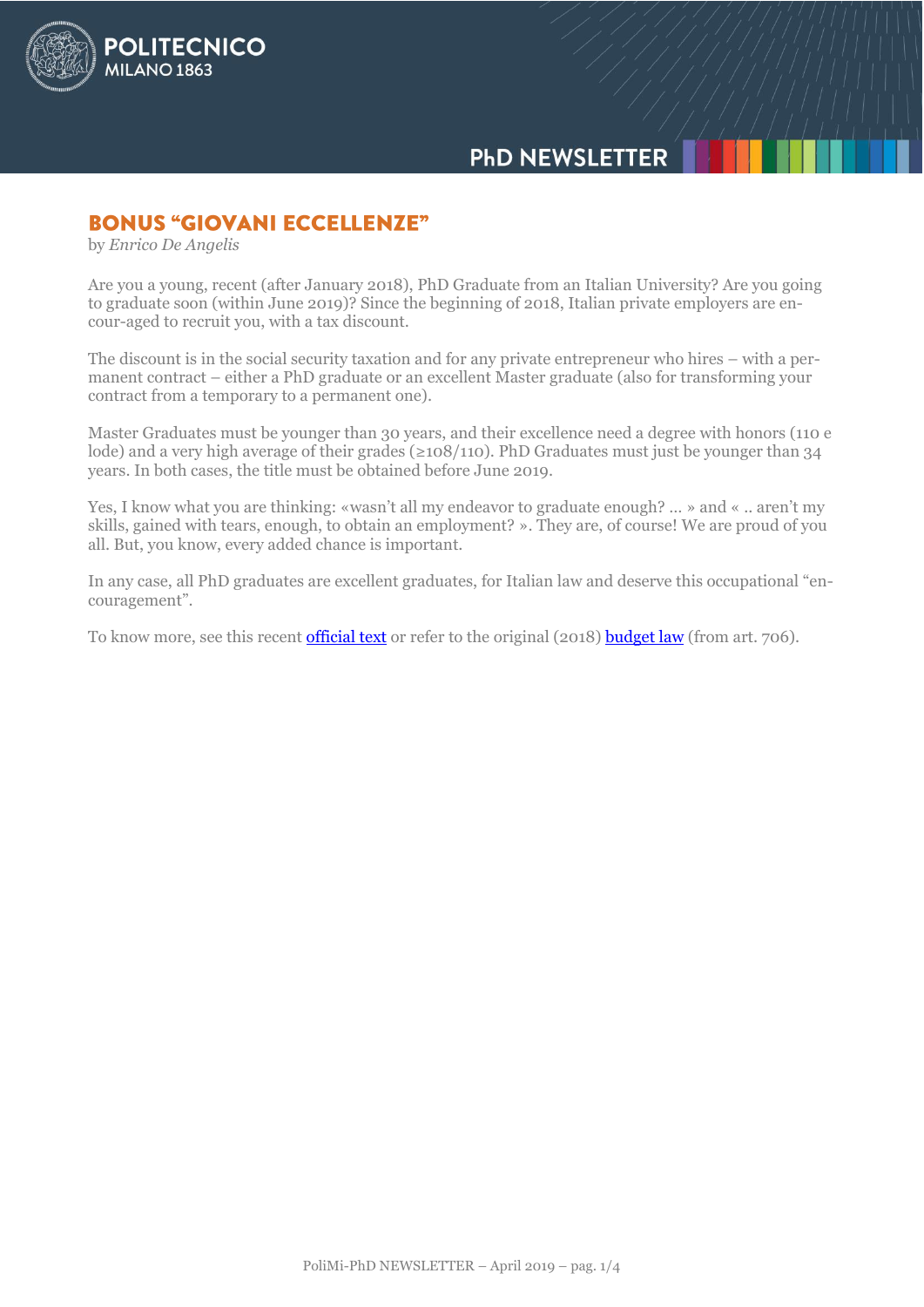### **CALLS AND EVENTS**



### FI ECTION OF PHD CANDIDATES' REPRESENTATIVES

Nominations for elections of student representatives have been opened. Elections will take place in 14-15 May and they are relative to all student representatives in three different university bodies (Academic Senate, Board of Directors, PhD School Council) and the representative in the CNSU (National Council of University Students). All documents for nominations are available at this **link** 

Deadline for submitting nominations: Tuesday April 16, 2019



#### BRUNO ZEVI PRIZE FOR AN HISTORICAL-CRITICAL ESSAY

The Bruno Zevi Prize awards essays (it might be your PhD thesis and the prize is its publication by the Bruno Zevi Foundation) about:

- the key role of space in architecture;
- the ancient roots of modern architectural language;
- history as a methodology of architectural practice;
- the modern language of architecture;
- landscape and the zero-degree language of architecture.

Deadline: July 10, 2019







# TOP STARS 2019 - INNOVATION CHALLENGE SUMMER SCHOOL

Applications to the [TOP STARS Summer School](https://topstars2019.weebly.com/) are now open [\(application form\)](https://bit.ly/2TwL0Kx). The the *key-objective* of the School is enhancing entrepreneurial skills and specific business capacities, from idea to a clear business proposition remains. The emphasis of this 2019,  $3<sup>rd</sup>$  edition will be the application of currently available technologies to improve the everyday life & business activities, starting from the challenges proposed by a series of selected companies involved in tutorials and workshops and in the assessment of the feasibility of student's proposals, on both technical and business aspect.

Thanks to the contribution of the EIT Raw Materials, the participation will be free of charge and accommodation costs handled by the school, to for the selected students who will also allowed with a little budget for travel expenses (EU H2020 programme reimbursement criteria).

See here the [Brochure](http://www.dottorato.polimi.it/fileadmin/files/dottorato/newsletter/allegati/2019-04/TOP_STARS_2019_50x70.pdf) and the [Call](http://www.dottorato.polimi.it/fileadmin/files/dottorato/newsletter/allegati/2019-04/TOP_STARS_2019_Call_for_application.pdf)

Application deadline: 30 April 2019



 $\mathbf{L}$ 

### CYCLING IN CITIES - TRAIL INTERNATIONAL PHD SUMMER SCHOOL

The Dutch TRAIL research school organizes an international summer school on 'Cycling in Cities' (9 -13 September 2019), offered to all PhD students involved in research about the Traffic & Travel modelling, their Societal Impacts, Safety, Health and the the Built Environment, Accessibility, Innovation and Policy … every aspects of cycling. It does not matter whether you are about to start or whether you are well on the way! The first 5 students from an IDEA League university who will register will not have to pay the 1000 Euro tuition fee. They will still be responsible for covering costs for accomodation and travel.

First registration deadline: 15 April 2019





#### PADOVA GALILEO - FESTIVAL DELL'INNOVAZIONE Applications for accommodation scholarships are open to participate to the 8th Green-Week.

From 9 to 11 May, Padova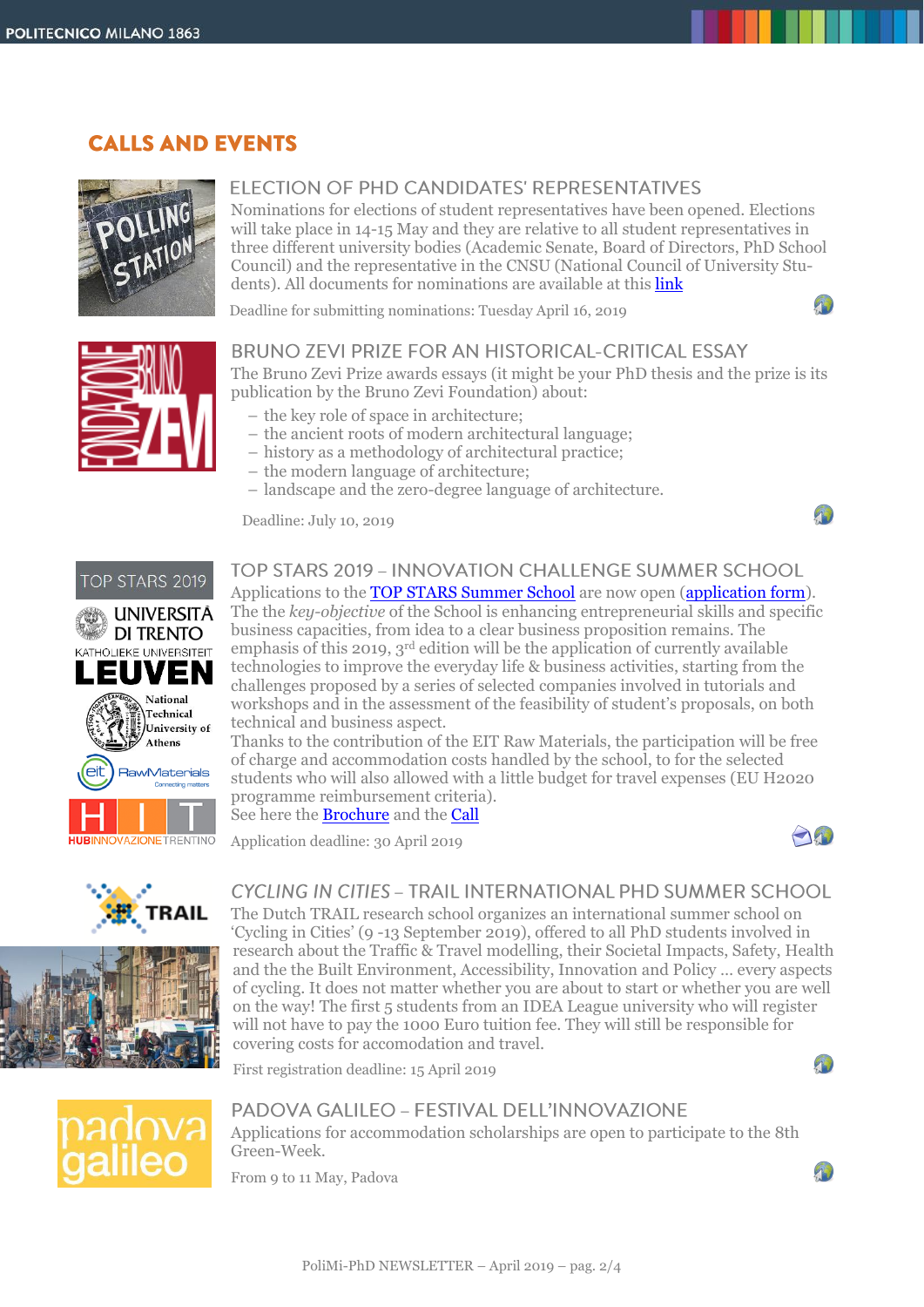

### DISFIDA: POLIMI STUDENTS AND DISABILITY FOR SOCIAL INCLU-**SION**

On April 11th, 2019 at 4.00 pm, the final event of "DISFIDA: POLIMI students at the service of non-profit and disability for social inclusion" will be held in Rogers Room (Politecnico di Milano - via Ampere, 2 - Milan). DISFIDA is one of the innovative extracurricular teaching activities of the Politecnico di Milano.

During the course, teams of volunteer students challenged each other in developing projects for special needs presented by *[I Gigli del Campo](http://www.igiglidelcampo.org/i-gigli/)*, *[AICCA](http://www.aicca.eu/)* (the Italian GUCH – Grown-Up Congenital Hearth disease – Association), the Centro Sclerosi Multipla of the [San Camillo-Forlanini Hospital,](http://www.scamilloforlanini.rm.it/) in collaboration with *[EUPATI](https://www.eupati.eu/welcome/)* (European Patients' Academy).  $1$ 

For organizational reasons, registration [\(here\)](https://docs.google.com/forms/d/e/1FAIpQLSfbhV4MxS7OHxTNWOEEeULoL0uElXG-ZcpW1zDQ3FxZQ_Fb2A/viewform?vc=0&c=0&w=1) is required

# FRENCH, PORTUGUESE, SPANISH INTENSIVE COURSES

Partecipation fee: 100 euro (not including textbooks)

- 30 hours course; beginner level.
- 3 lessons per week Tuesday, Wednesday and Thursday from 6.15p to 8.00pm
- from Tuesday 7 May to Wednesday 12 June
- downloadable frequency report for those who attend at least 26 hours

Inf[o www.polimi.it/onlineservices](http://www.polimi.it/onlineservices) follow the path: -> Mobility -> Language courses catalogue

Deadline: 15 April 2019



### PRIZE "ING. GIUSEPPE PEDRIALI" XXV EDITION

The prize  $(8.000 \mathcal{E})$  is given for scientific publications, inventions or works of any kind have effectively demonstrated their contribution to the progress of science in the fields of physics, chemistry and electricity (any contribution related to enabling technologies in the fields of physics, chemistry and electronic, computer science and aerospace engineering, that innovate or in any case improve products and processes of Italian industry.

Deadline: 15 June 2019

## **SEMINARS AND WORKSHOPS**



MECHANICAL PROPERTIES OF MG ALLOYS WITH HETERO-NANO OR HOMOGENEOUS ULTRAFINE-MICROSTRUCTURES **Prof. Hiromi Miura, Toyohashi University of Technology** This seminar will present the development, the purpose and advantages of multi-

directional forging (MDFing) of magnesium alloys.

April 1st 2019, 2:00 pm – Sala Consiglio, Dept. of Mechanical Engin., Via La Masa 1

DIGITAL TWIN AT INDUSTRIAL INTERNET CAMPUS AND EDUCA-TION



**Prof. P. Kuosmanen, Prof. K. Tammi and Dr. R. Viitala, Aalto Univ.**

This seminar will present the role of real data and the future scenarios in terms of product design and engineering; the exploitation of data offered by the Internet of Things (IoT); how large rotor vibration can be efficiently reduced by improving the bearing geometry.

April 12<sup>th</sup> 2019, 2:00 pm – Sala Consiglio, Dept. of Mechanical Engin., Via La Masa 1

 $\sqrt{1}$ 

 $\mathcal{F}_{\mathcal{D}}$